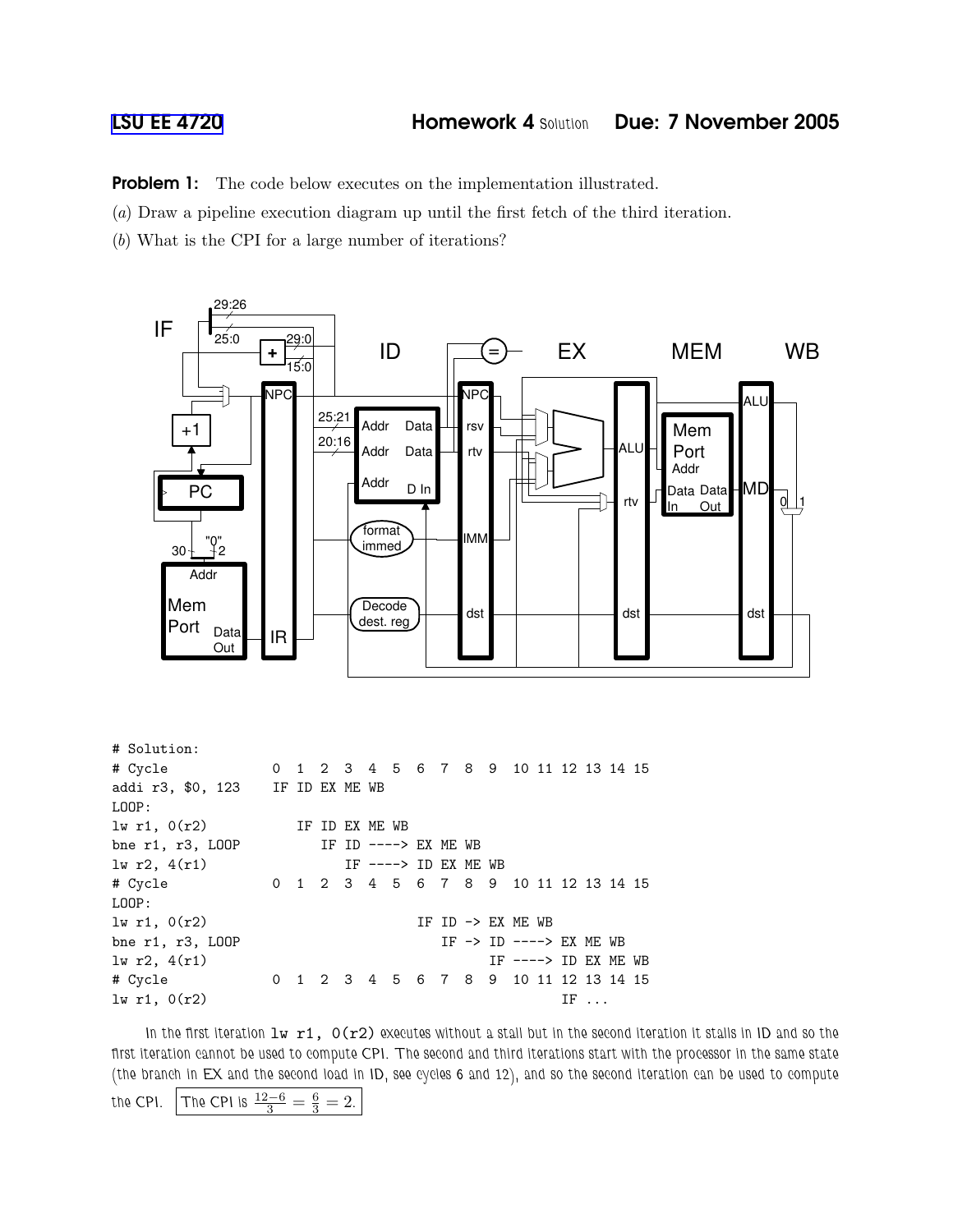**Problem 2:** Is there any way to add bypass paths to the implementation above so that the code executes with fewer stalls:

(a) Suggest bypass paths that might have critical path impact but which probably won't halve the clock frequency.

To avoid the branch stall bypass the value from the output of the MEM-stage memory port to the comparator in ID, shown in blue below. This will probably impact critical path because the memory port is probably using the whole cycle. It won't halve the clock frequency because the comparison can be done quickly (certainly less than a cycle because it ordinarily waits for the register file).

(b) Explain why it is impossible to remove all stalls by adding bypass paths.

A bypass path for the lw r2,  $4(r1)$  to lw r1,  $0(r2)$  dependence would go from the output of the memory port to the ALU input (shown in red below), each of those devices uses most of its clock cycle and so clock frequency would be halved. That's really bad and one should never do it, but it's not impossible.

A bypass to handle the  $1w$  r1,  $O(r2)$  to bne r1, r3, LOOP dependence is impossible because the branch needs the loaded value one cycle before its available. For example, in the solution the branch needs the loaded value in cycle 3, but the load instruction has not yet reached MEM.